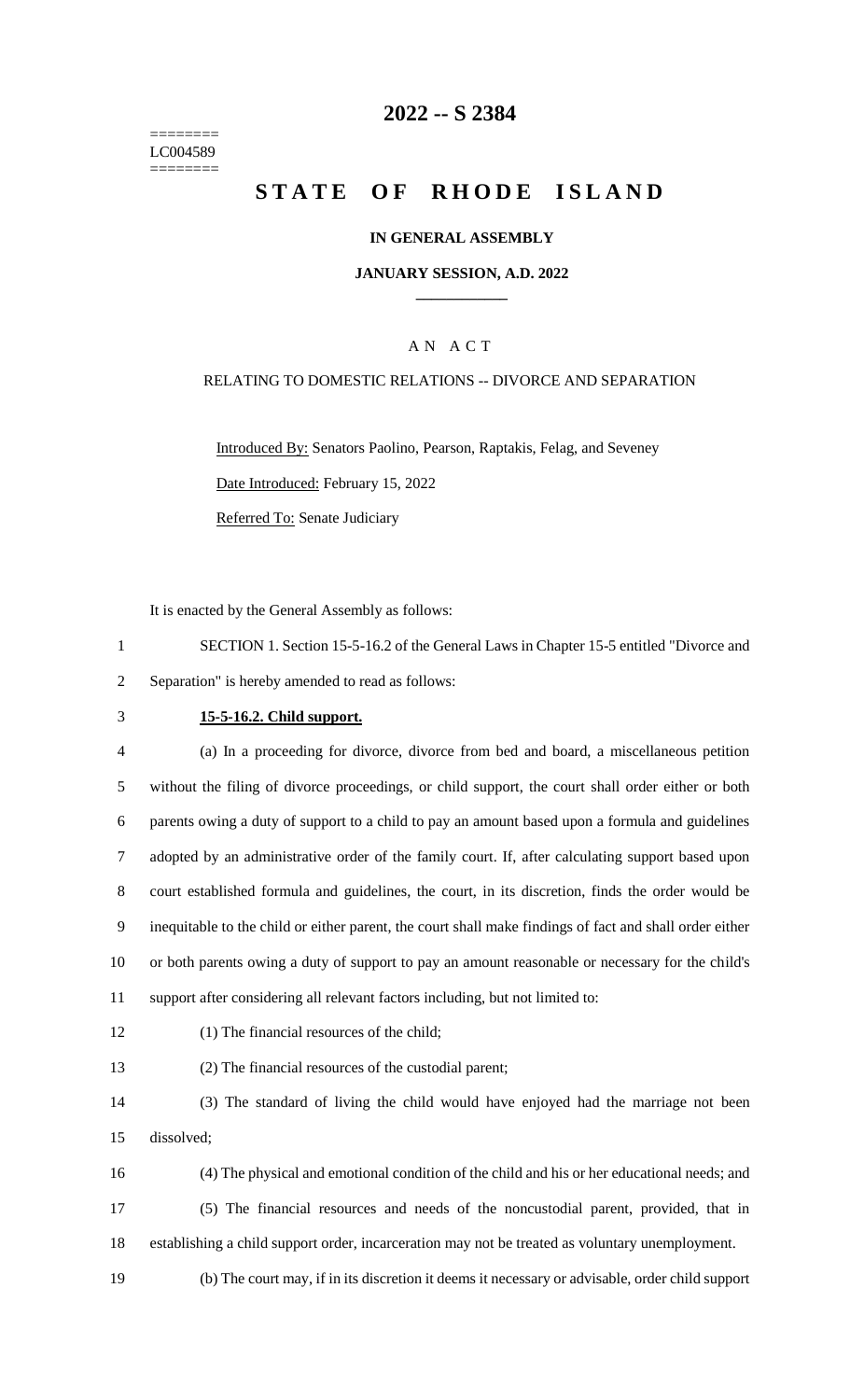1 and education costs for children attending high school at the time of their eighteenth (18th) birthday 2 and for ninety (90) days after graduation<del>, but in no case beyond their nineteenth (19th) birthday</del>. If, however, any children are attending a two (2) year or four (4) year college and the children still live with the custodial parent, a court, in its discretion, may order the child support extended until

## age twenty-one (21).

 Notwithstanding the foregoing, the court, in its discretion, may order child support, in the case of a child with a severe physical or mental impairment still living with or under the care of a parent, beyond the child's emancipation as defined above. The court shall consider the following factors when making its determination: (1) The nature and extent of the disability; (2) The cost of the extraordinary medical expenses; (3) The ability of the child to earn income; (4) The financial resources of the child; (5) The financial resources of the parents; (6) The inability of the primary caregiver of the child to sustain gainful employment on a full-time basis due to the care necessitated by the child. The onset of the disability must have occurred prior to the emancipation event. If a child support order for a child with a severe physical or mental impairment has been terminated, suspended, or expired, the court shall consider the factors in this paragraph and has the discretion to order child support for this child prospectively based upon established child support guidelines. The court may periodically review the case to determine if circumstances warrant the continuation of child support.

 (c)(1) The court may, if in its discretion it deems it necessary or advisable, appoint an attorney or a guardian ad litem to represent the interest of a minor or dependent child with respect to his or her support, custody, and visitation.

 (i) In determining whether an appointment should be made, the court shall consider the extent to which a guardian ad litem may assist in providing information concerning the best interest of the child; the age of the child; the wishes of the parents, as well as their financial resources; the nature of the proceeding including the level of contentiousness, allegations of child abuse, or domestic violence and the risk of harm to the child if a guardian is not appointed; or conflicts of interest between the child and parents or siblings;

 (ii) The guardian ad litem shall be appointed from a list of persons properly credentialed pursuant to administrative orders of the chief judge of the family court;

 (iii) The court shall enter an order of appointment stating the specific assignment, the optional and mandatory duties of the guardian ad litem, the guardian's access to the child and confidential information regarding the child, and a provision for payment of the costs and fees of the guardian ad litem;

(iv) Communications made to a guardian, including those made by a child, are not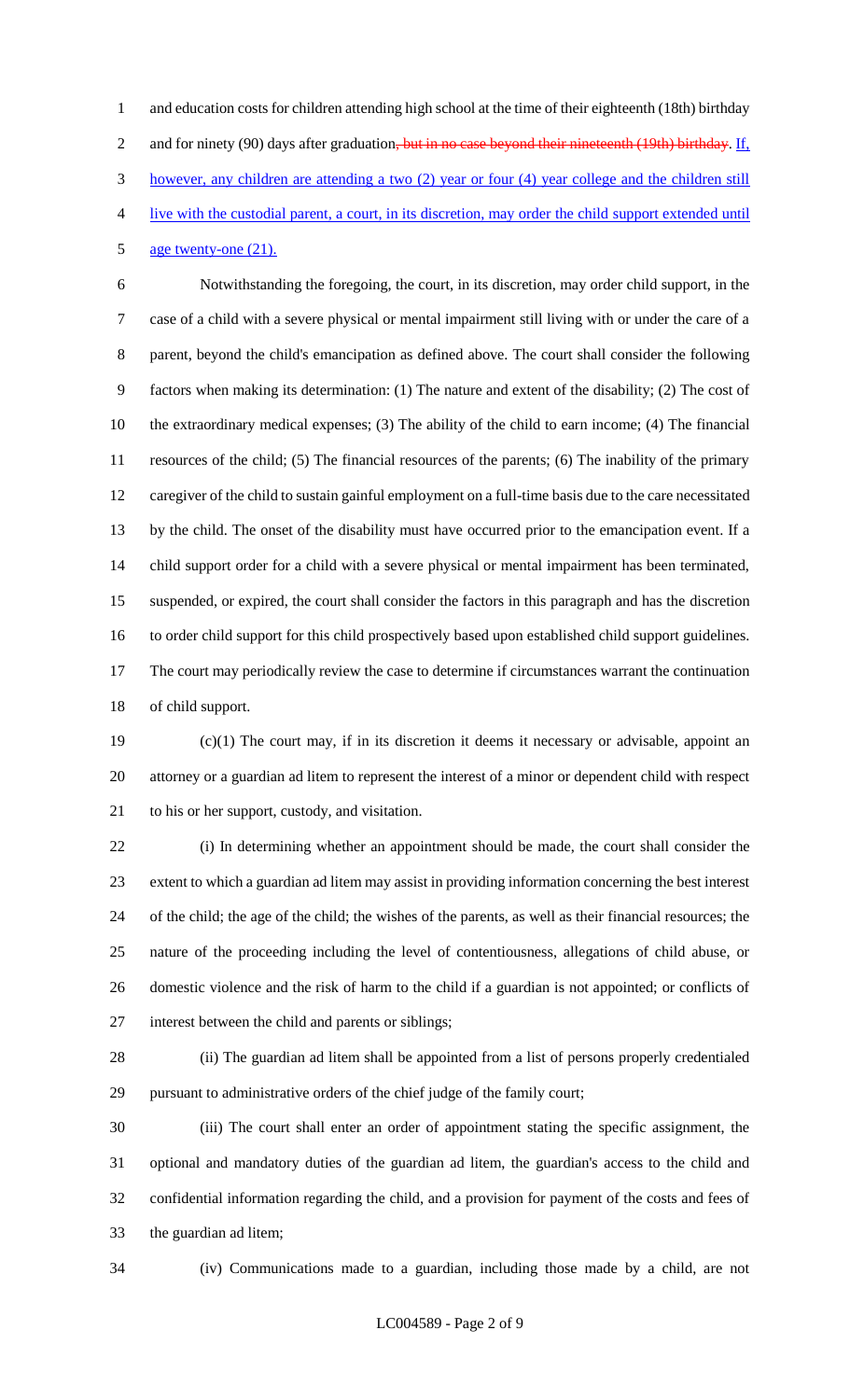privileged and may or may not be disclosed to the parties, the court, or to professionals providing services to the child or the family;

 (v) The guardian ad litem shall meet with the child, conduct an investigation, and upon request of the court, shall prepare an oral or written report that contains the procedural background of the case, identification of all persons interviewed and other sources of information, a statement of the child's emotional, medical, educational, and social service needs, the child's wishes, and other factors relevant to the court's determination regarding the best interests of the child;

 (vi) Any written report of the guardian ad litem shall be marked as a full exhibit in the proceedings, subject to cross-examination;

 (vii) If the guardian ad litem requests confidential healthcare information and consent is withheld, he or she shall apply to the court for leave to obtain such information after compliance 12 with § 5-37.3-6.1;

 (viii) The guardian ad litem shall be given notice of and should appear at all proceedings in family court that affect the interests of the child;

 (ix) A person serving as a guardian ad litem under this section acts as the court's agent and is entitled to quasi-judicial immunity for acts performed within the scope of the duties of the guardian ad litem;

 (x) The chief judge of the family court shall issue, through administrative orders, rules governing the appointment and performance of guardians ad litem in domestic proceedings.

 (2) After a decree for support has been entered, the court may, from time to time upon the 21 petition of either party, or by the state in accordance with subsection  $(c)(3)$  of this section, review and alter its decree relative to the amount of support and the payment of it, and may make any decree relative to it that it might have made in the original suit. The decree may be made retroactive in the court's discretion only to the date that notice of a petition to modify was given to the adverse party if the court finds that a substantial change in circumstances has occurred; provided, that the court shall set forth in its decision the specific findings of fact that show a substantial change in circumstances and upon which findings of facts the court has decided to make the decree retroactive. In modifying the order, incarceration may not be treated as voluntary unemployment that would prevent the motion from being heard or result in a denial of the motion. The child support order shall continue in full force and effect, by wage withholding, after the youngest child is emancipated, and shall be applied towards any arrearage due and owing, as indicated on the child- support computer system. Upon satisfaction of the arrears due and owing the child-support order shall be automatically suspended and wage withholding terminated without the necessity of returning to family court.

#### LC004589 - Page 3 of 9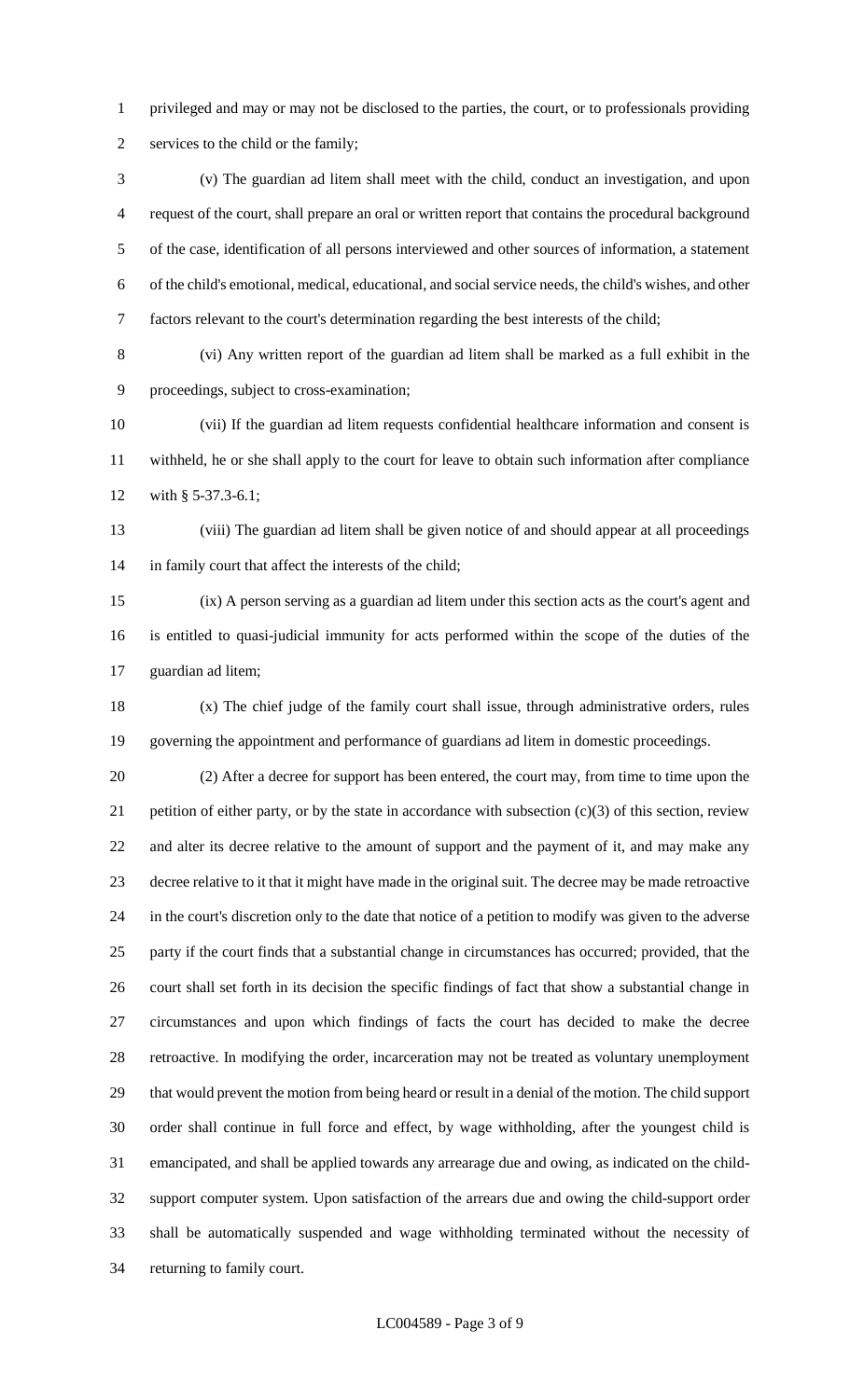(3) When the department of human services, office of child support services, becomes aware of the fact, through an electronic data exchange of information with the department of corrections, or by any other means, that the noncustodial parent is or will be incarcerated for one hundred eighty (180) days or more, the department may automatically file a motion to modify or a motion for relief, to be heard before the court via a video conference hearing or other type of hearing. A specific request for the filing of this motion need not be made in writing or otherwise by the incarcerated, noncustodial parent, but the parent shall be notified of the hearing and provided a meaningful opportunity to respond. The court shall schedule a hearing to determine the noncustodial parent's ability to pay, taking into consideration the assets and financial resources and any benefits the noncustodial parent may be receiving, the length of the sentence, and shall modify or suspend all child support orders, after setting forth in its decision specific findings of fact that show circumstances upon which the court has decided to modify or suspend all child support orders during the period of incarceration. Upon the obligor's release, the department of human services, office of child support services, shall file a motion for support, and a hearing shall be scheduled to determine the obligor's ability to begin paying child support pursuant to the child support guidelines in effect. This section does not apply to those individuals who are serving a sentence for criminal nonsupport in state or federal prison, or who are found to be in civil contempt for failure to pay child support and incarcerated for that reason.

 (d)(1) In a proceeding to enforce a child support order, or a spousal support order for a custodial parent having custody of a minor child, the court or its magistrate may assign to the obligee such tangible personal property of the obligor that will be sufficient to satisfy the child or spousal support arrearage owed. The court or its magistrate, after a hearing, shall establish the amount of the child or spousal support arrearage, and the nature and value of the tangible personal property. To effect the assignment, the court or its magistrate may order the obligor to execute and deliver the documents of title that may be necessary to complete the transfer of title to the property, and may order the obligor to deliver possession of the property to the obligee. Whenever the obligor fails to comply with the order assigning the property, the order of assignment shall be regarded as a judgment vesting title to the property in the obligor as fully and completely as if the obligor had executed and delivered the documents of title.

 (2) Any order for child support issued by the family court shall contain a provision requiring either or both parents owing a duty of support to a child to obtain health insurance coverage for the child when coverage is available to the parent or parents through their employment without cost or at a reasonable cost. "Reasonable cost" shall be defined in accordance with guidelines adopted by administrative order of the family court in conjunction with the child support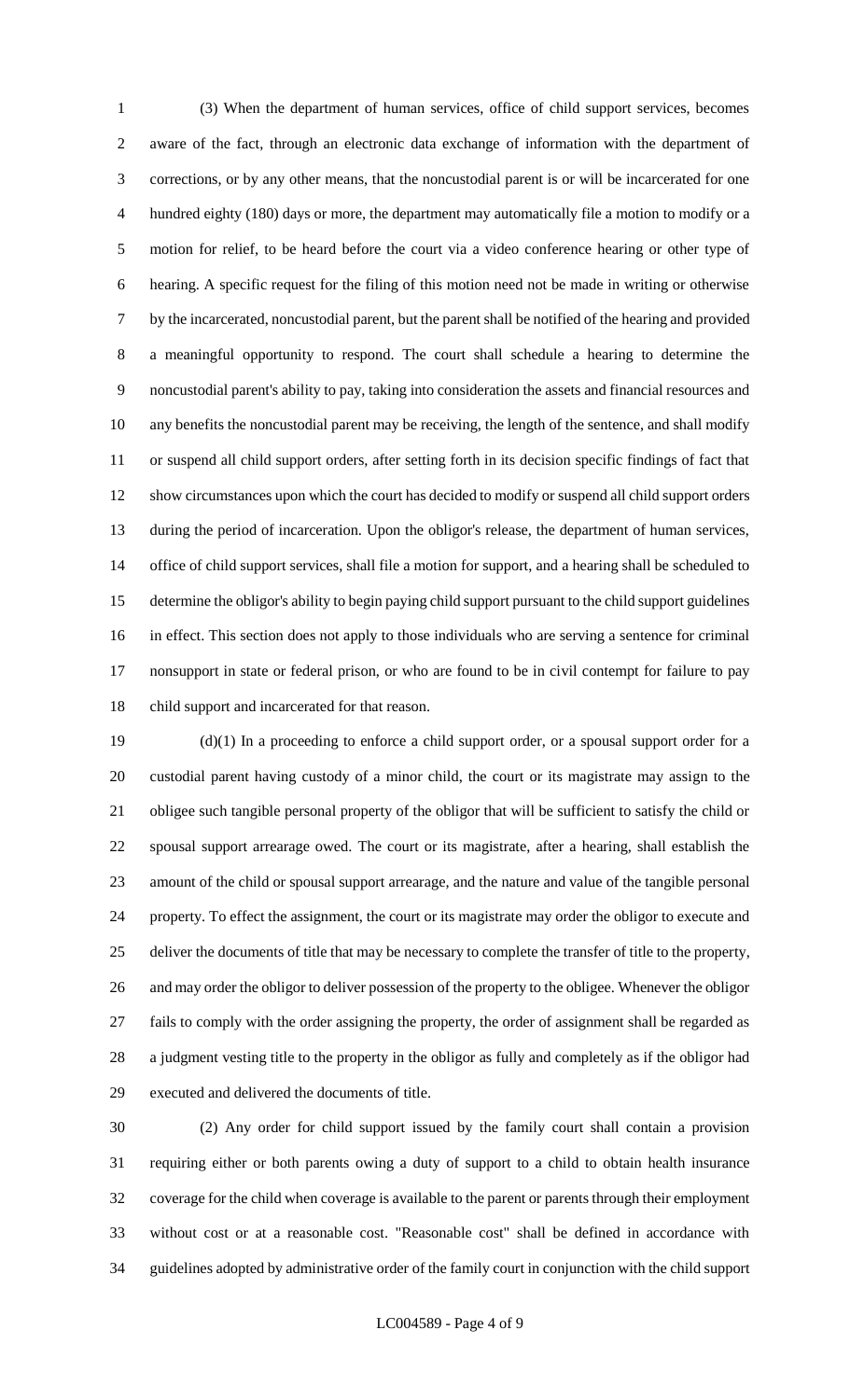guidelines.

 (3) Any existing child support orders may be modified in accordance with this subsection unless the court makes specific written findings of fact that take into consideration the best interests of the child and conclude that a child support order or medical order would be unjust or inappropriate in a particular case.

 (4) In addition, the national medical support notice shall be issued with respect to all orders issued, enforced, or modified on or after October 1, 2002, in accordance with chapter 29 of title 15. The notice shall inform the employer of provisions in the child support order, for healthcare coverage for the child, and contain instructions on how to implement this coverage. In lieu of the court ordering the noncustodial parent to obtain or maintain healthcare coverage for the child, the court may order the noncustodial parent to contribute a weekly cash amount towards the medical premium for healthcare coverage paid by the state of Rhode Island and/or the custodial parent. The method to determine a reasonable weekly amount shall be addressed in the family court administrative order pertaining to the child support guidelines.

 (e) In a proceeding to establish support, the court in its discretion may, after opportunity 16 for a hearing, issue a temporary order for child support payable into the registry of the court and to be held pending entry of judgment. In the event of a final adjudication requiring no payment or 18 payments in an amount less than those payments that have been made pursuant to a temporary order under this section, the defendant shall be entitled to a refund of all or a portion of the amounts paid. (f) In any proceeding to establish support, or in any case in which an obligor owes past- due support, for a child or children receiving public assistance pursuant to chapter 5.1 of title 40, the court or its magistrate, upon a finding that an able-bodied absent parent obligor is unemployed, underemployed, or lacks sufficient income or resources from which to make payment of support equal to the public assistance payment for the child or children, or is unable to pay the arrearages in accordance with a payment plan, may order that parent to perform unpaid community service for 26 at least twenty (20) hours per week through community service placements arranged and supervised by the department of human services or to participate in any work activities that the court deems appropriate. The performance of community service shall not be a basis for retroactive suspension of arrears due and owing.

 (g)(1) In any proceeding to establish support for a minor child whose adjudicated parent is a minor (minor-parent), the court or its magistrate may order a grandparent of the minor child to reimburse the department of human services in an amount not to exceed the total amount of cash assistance benefits paid to or for the minor child pursuant to chapter 5.1 of title 40 until the minor-parent reaches the age of eighteen (18), less any payment made to the department by the minor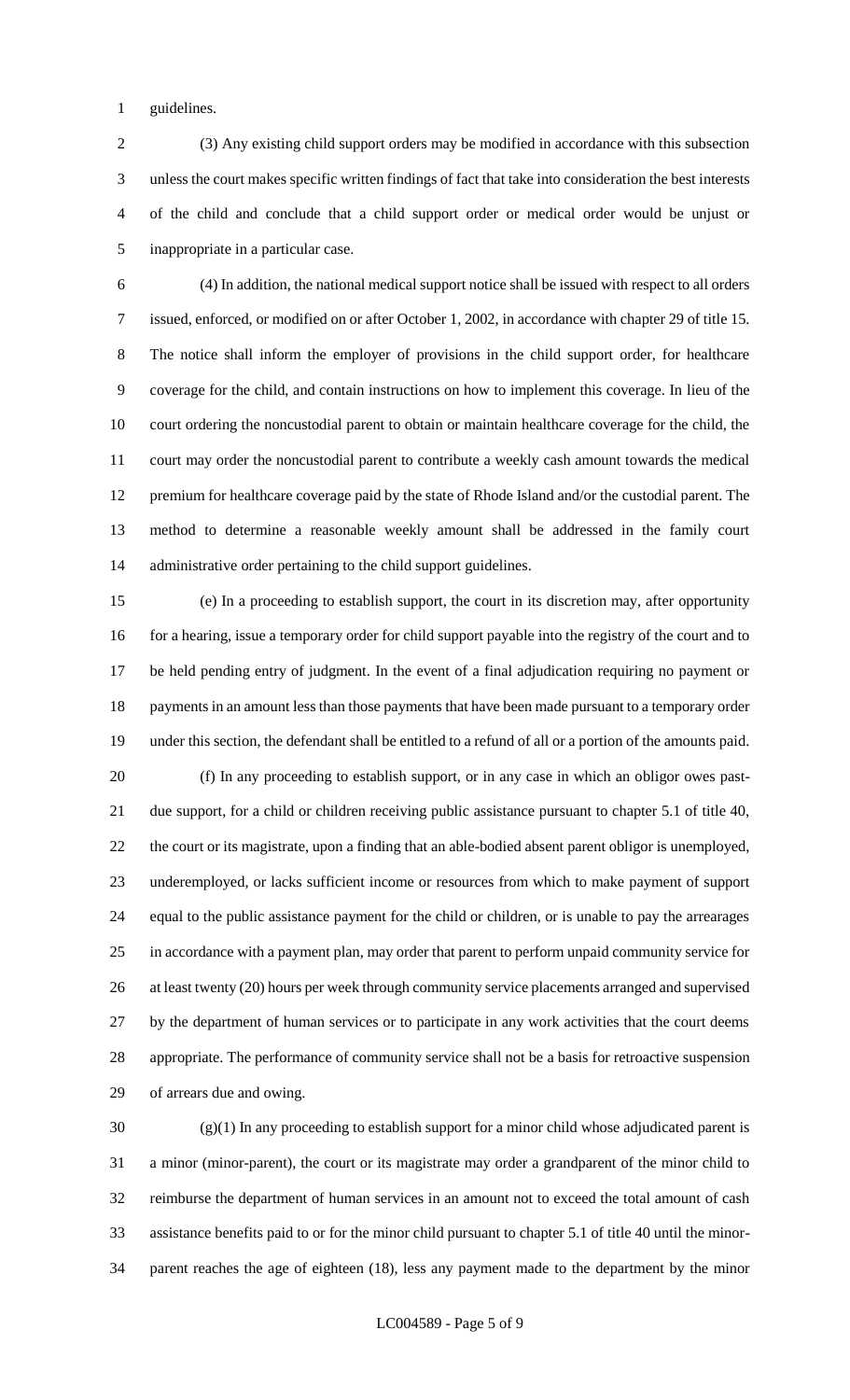parent.

 (2) The obligation of reimbursement for the minor child shall be the joint and several responsibility of the minor parent and the grandparent(s) until the minor parent reaches the age of eighteen (18); provided, that each joint obligor shall have a right of contribution against each joint obligor, which right shall be enforceable by an action in the family court.

 (h)(1) All support orders established or modified in the state on or after October 1, 1998, shall be recorded with the Rhode Island family court department of human services child-support- enforcement computer system, which maintains the official registry of support orders entered in accordance with applicable administrative orders issued by the Rhode Island family court. The support order shall be recorded whether or not services are being provided under the IV-D state plan.

 (2) The obligee to a paternity or child support proceeding shall be required to file with the family court, upon the entry of the order, the appropriate form as provided by family court that includes the full name of the parties, residential and mailing address, telephone number, drivers license number, social security number, and the name, address, and telephone number of the employer. The form shall also include the full order amount and date and amount of arrearages if any, the name of the child(ren), their date of birth, address, social security number, and any other information as required by administrative order.

 (3) After this, each party is required to file an amended form, whenever any of the information contained on the original form has been changed in any way, within ten (10) days of the change. The information shall be entered in the child-support-enforcement computer system within five (5) business days of receipt of the amended form.

 (i) In any subsequent child-support-enforcement action between the parties, upon sufficient showing that diligent effort has been made to ascertain the location of such a party, the court may deem state due process requirements for notice and service of process to be met with respect to the party, upon service by first class mail or, where appropriate, by service as specified in the Rhode Island rules of procedure for domestic relations for the family court of Rhode Island, of written notice to the most recent residential or employer address of record.

29 [See § 12-1-15 of the General Laws.]

 SECTION 2. Section 15-9-1 of the General Laws in Chapter 15-9 entitled "Support of Children [See Title 16 Chapter 97 - The Rhode Island Board of Education Act]" is hereby amended to read as follows:

# **15-9-1. Duty of parent to pay support and maintenance to the agency or person having custody of the child.**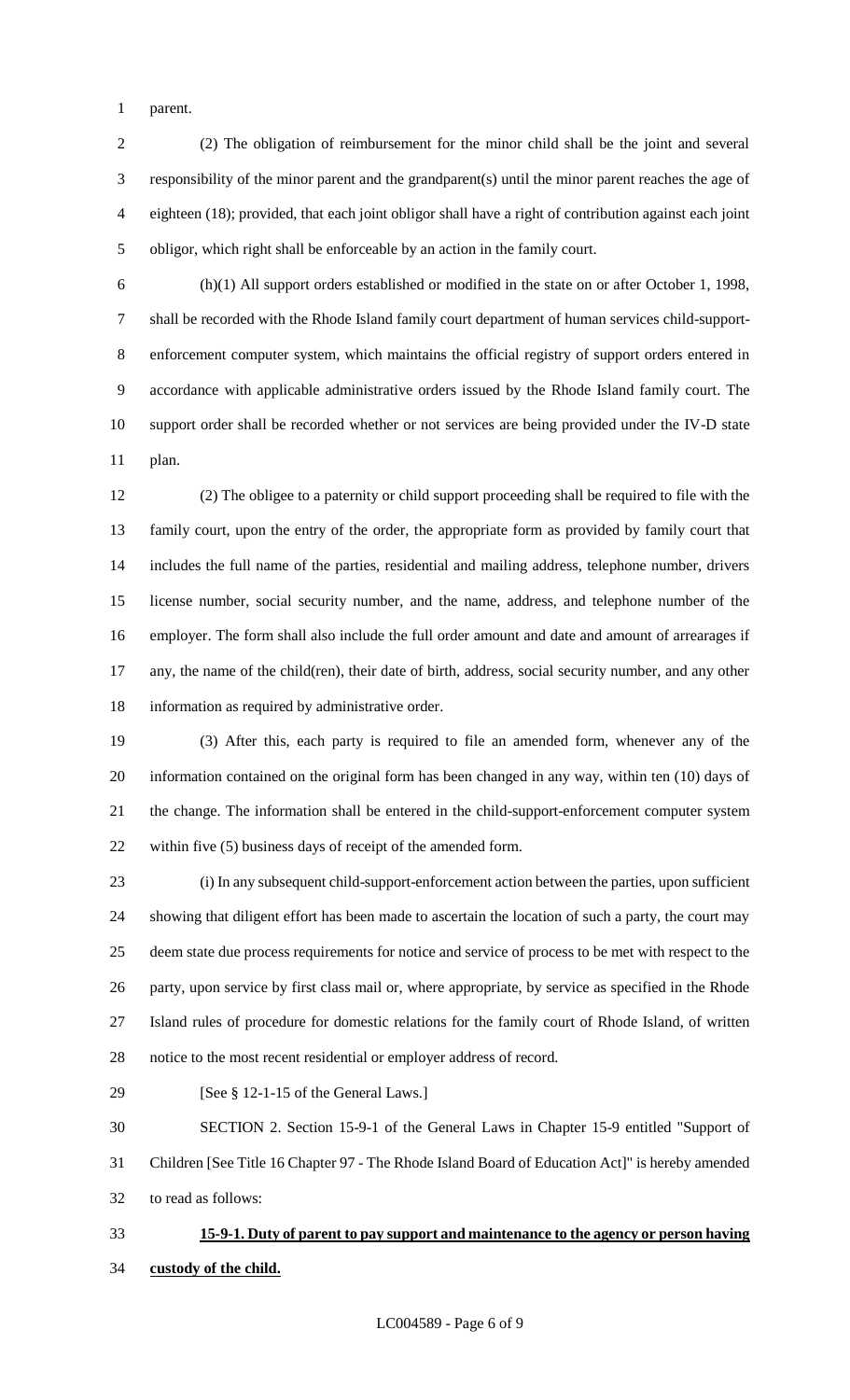(a) Whenever the department of children, youth and families shall pay for the support and maintenance of any child pursuant to §§ 42-72-13 and 42-72-14, or whenever another department, agency, society, institution, or person having the charge, care, or custody of a child shall pay for the support and maintenance of the child, the court shall order either or both parents owing a duty of support to a child to pay an amount based upon a formula and guidelines adopted by an administrative order of the family court. If, after calculating support based upon court established formula and guidelines, the court, in its discretion, finds the proposed order would be inequitable to the child or either parent, the court shall make findings of fact and shall order either or both parents owing a duty of support to pay an amount reasonable or necessary for the child's support after considering all relevant factors, including, but not limited to:

(1) The financial resources of the child;

(2) The financial resources of the custodial parent;

 (3) The standard of living the child would have enjoyed had the marriage not been dissolved;

 (4) The physical and emotional condition of the child and his or her educational needs; and (5) The financial resources and needs of the non-custodial parent.

 (b) If it deems necessary or advisable, the court may order child support and education costs for children attending high school at the time of their eighteenth (18th) birthday and for ninety 19 (90) days after graduation<del>, but in no case beyond their nineteenth (19th) birthday</del>. If, however, any children are attending a two (2) year or four (4) year college, and the children still live with the custodial parent, a court, in its discretion, may order the child support extended until age twenty- one  $(21)$ . In addition, the court may order the support of a child with a severe physical or mental impairment to continue until the twenty-first (21st) birthday of the child.

 (c) After a decree for support has been entered and upon the petition of either party, the court may review and alter its decree relative to the amount and payment of support. If the court finds that a substantial change in circumstances has occurred, the decree may be made retroactive to the date that notice of a petition to modify was given to the adverse party. In such a case the court shall set forth in its decision the specific findings of fact which show a substantial change in circumstances and why the decree should be made retroactive.

 (d) Any order for child support issued by the family court shall contain a provision requiring either or both parents owing a duty of support to a child to obtain health insurance coverage for the child when such coverage is available to the parent or parents through their employment without cost or at a reasonable cost. "Reasonable cost" shall be defined in accordance with guidelines adopted by administrative order of the family court in conjunction with the child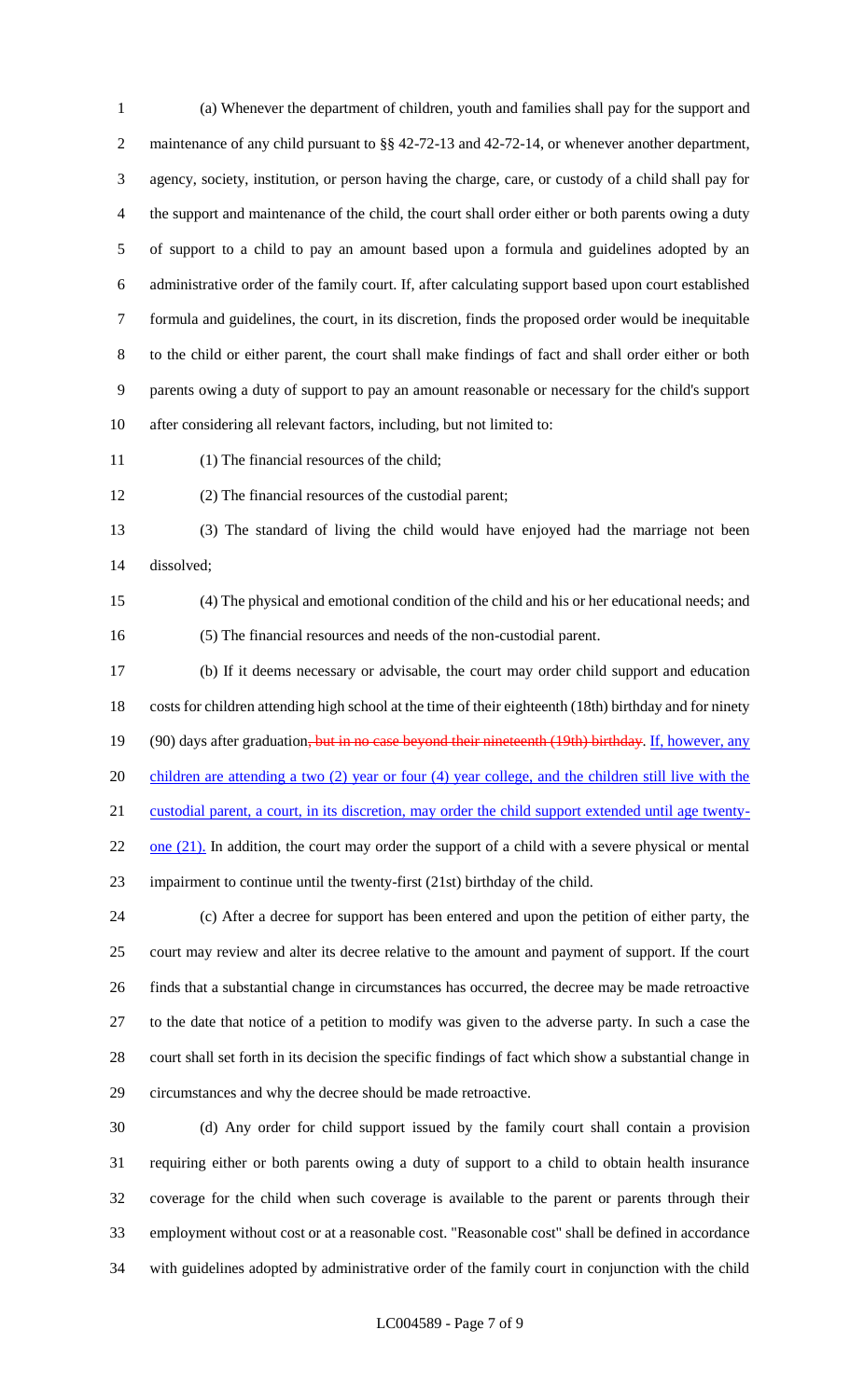support guidelines.

 (e) Any existing child support orders may be modified in accordance with this section unless the court makes specific written findings of fact that take into consideration the best interests of the child and conclude that a child support order or medical order would be unjust or inappropriate in a particular case.

 (f) In addition, the national medical support notice shall be issued with respect to all orders issued, enforced, or modified on or after October 1, 2002, in accordance with chapter 29 of this title. The notice shall inform the employer of provisions in the child support order for health care coverage for the child and of the method to implement this coverage. In lieu of the court ordering the non-custodial parent to obtain or maintain health care coverage for the child, the court may order the non-custodial parent to contribute a weekly cash amount towards the medical premium for health care coverage paid by the state of Rhode Island and/or the custodial parent. The method to determine a reasonable weekly amount shall be addressed in a family court administrative order pertaining to the child support guidelines.

 (g) All support orders established or modified in the state on or after October 1, 1998, shall be recorded with the Rhode Island family court/department of administration, division of taxation child support computer enforcement system. The system maintains the official registry of support orders entered in accordance with applicable administrative orders issued by the Rhode Island family court.

 (h) In any subsequent child support enforcement action between the parties, upon sufficient showing that a diligent effort has been made to ascertain the location of such a party, the court may allow for notice and service of process to be made by first class mail or by service of written notice to the most recent residential or employer address of record, as specified in the Rhode Island rules of procedure for domestic relations for the Family Court of Rhode Island.

 (i) The department of children, youth, and families shall not seek child support for services to the child which are special education services as defined under state and federal law and pursuant to the regulations of the board of regents for elementary and secondary education governing the special education of students with disabilities, section two, I., 1.0-4.11 and 34 C.F.R. Part 300. SECTION 3. This act shall take effect upon passage.

======== LC004589 ========